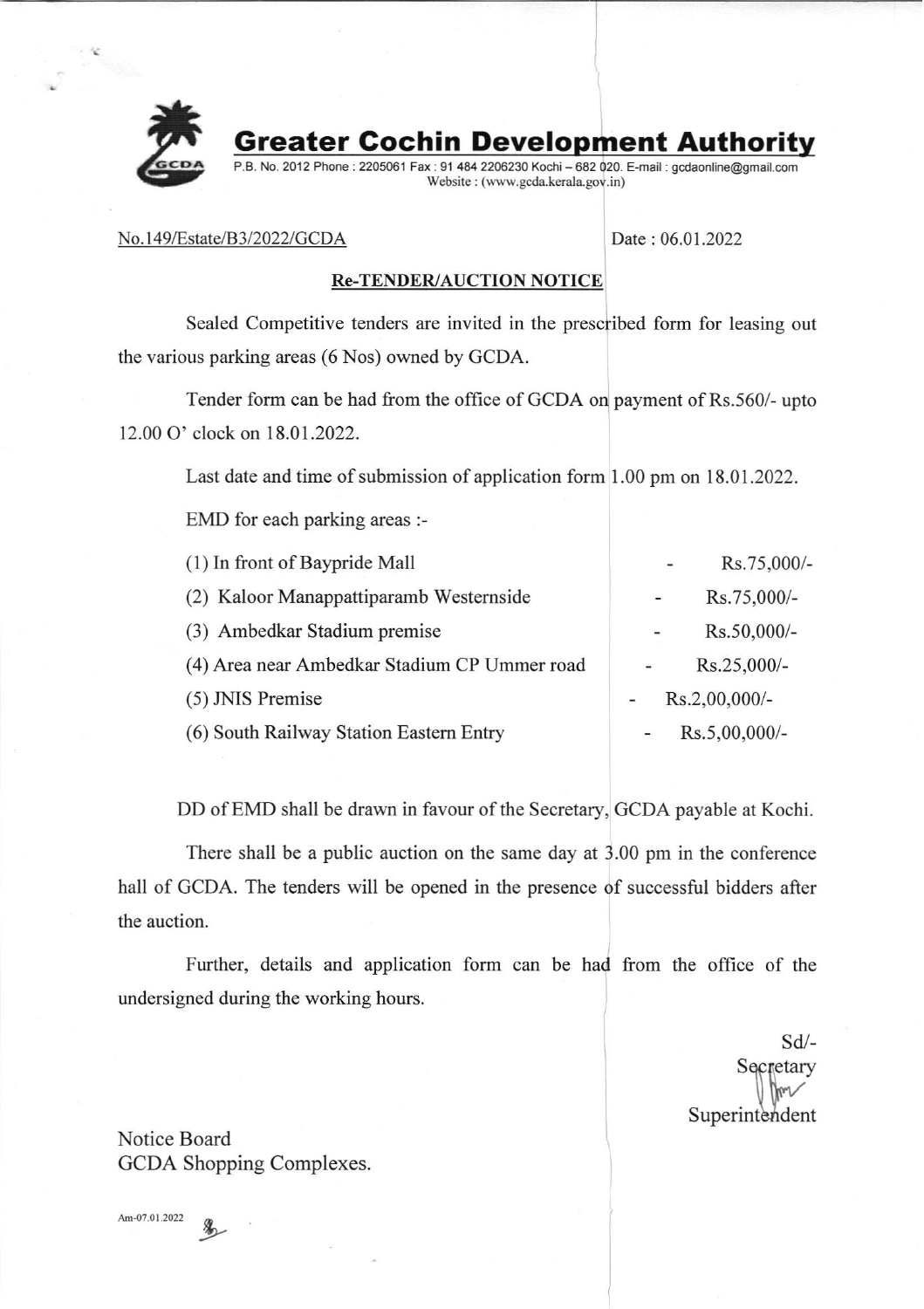വിശാല കൊച്ചി വികസന അതോറിറി

പി.ബി. നമ്പർ 2012 ഫോൺ 2205061 ഫാക്സ് : 91 484 2206230 കൊചി-682 020 Website:- www.gcda.kerala.gov.in. E-mail id:- gcdaonline@gmail.com



#### തീയതി, 06/01/2022

## <u>നം.149/എസ്റ്റേറ്റ്/ബി-3/2022/ജിസിഡിഎ</u>

# ടെണ്ടർ/പുനർ ലേലം നോട്ടീസ്

വിശാല കൊച്ചി വികസന അതോറിറ്റി വക വിവിധ പാർക്കിംഗ് ഏരിയകളിൽ (6 എണ്ണം) നിന്നും ഒരു വർഷക്കാലത്തേക്ക് പാർക്കിംഗ് ഫീസ് പിരിക്കുന്നതിനുള്ള അവകാശം ടെണ്ടർ/പുനർ ലേലം മുഖേന നൽകുന്നതിന് തീരുമാനിച്ചിരിക്കുന്നു.

ടെണ്ടർ ഫോറം നൽകുന്ന അവസാന തീയതി : 18.01.2022 പകൽ 12 മണി വരെ.

ടെണ്ടർ ഫോറത്തിന്റെ വില : 560/- രൂപ.

നിരതദ്രവ്യമായി അടയ്ക്കേണ്ട തുക, "Secretary, GCDA, Kochi" എന്ന പേരിൽ ഡി.ഡി. ആയി അപേക്ഷയോടൊപ്പം സമർപ്പിക്കേണ്ടതാണ്.

630000 പാർക്കിംഗ് ഏരിയകളുടെയും ഇ.എം.ഡി. ചുവടെ ചേർക്കുന്ന പ്രകാരമായിരിക്കും.

| 1) | ബേപ്രൈഡ് മാളിനു മുൻവശം                          | 75,000/- വീതം     |
|----|-------------------------------------------------|-------------------|
|    | 2)  കലൂർ മണപ്പാട്ടിപ്പറമ്പ് റോഡിന് പടിഞ്ഞാറുവശം | (ഓരോ ഏരിയകൾക്കും) |
|    | 3) അംബേദ്കർ സ്റ്റേഡിയം പരിസരം                   | $50,000/-$ രൂപ    |
|    | 4) സി.പി. ഉമ്മർ റോഡിലെ അതോറിറ്റി വക സ്ഥലം       | $25,000/-$        |
|    | 5) ജെ.എൻ.ഐ.എസ്. പരിസരം                          | $2,00,000/-$      |
|    | 6) സൗത്ത് റെയിൽവെ സ്റ്റേഷൻ കിഴക്കെ കവാടം        | $5,00,000/-$      |
|    |                                                 |                   |

താൽപ്പര്യമുള്ളവർ നിശ്ചിത നിരത ദ്രവ്യത്തോടൊപ്പം നിർദ്ദിഷ്ട അപേക്ഷാ ഫോറത്തിൽ ടി ഏരിയകൾക്ക് ഓരോന്നിനും വാഗ്ദാനം ചെയ്യുന്ന വാടക രേഖപ്പെടുത്തിയ ടെണ്ടർ മുദ്ര വെച്ച കവറുകളിൽ 18.01.2022 ഉച്ച കഴിഞ്ഞ് 1.00 വരെ ജിസിഡിഎ ഓഫീസിൽ ടെണ്ടർ ബോക്സിൽ നിക്ഷേപിക്കേണ്ടതാണ്.

അന്നേ ദിവസം പകൽ 3.00 മണിയ്ക്ക് ജിസിഡിഎ ഓഫീസിൽ വച്ച് പരസ്യ ലേലം ഉണ്ടായിരിക്കുന്നതാണ്. ലേലം കഴിഞ്ഞാലുടൻ ടെണ്ടറുകൾ തുറക്കുന്നതുമാണ്.